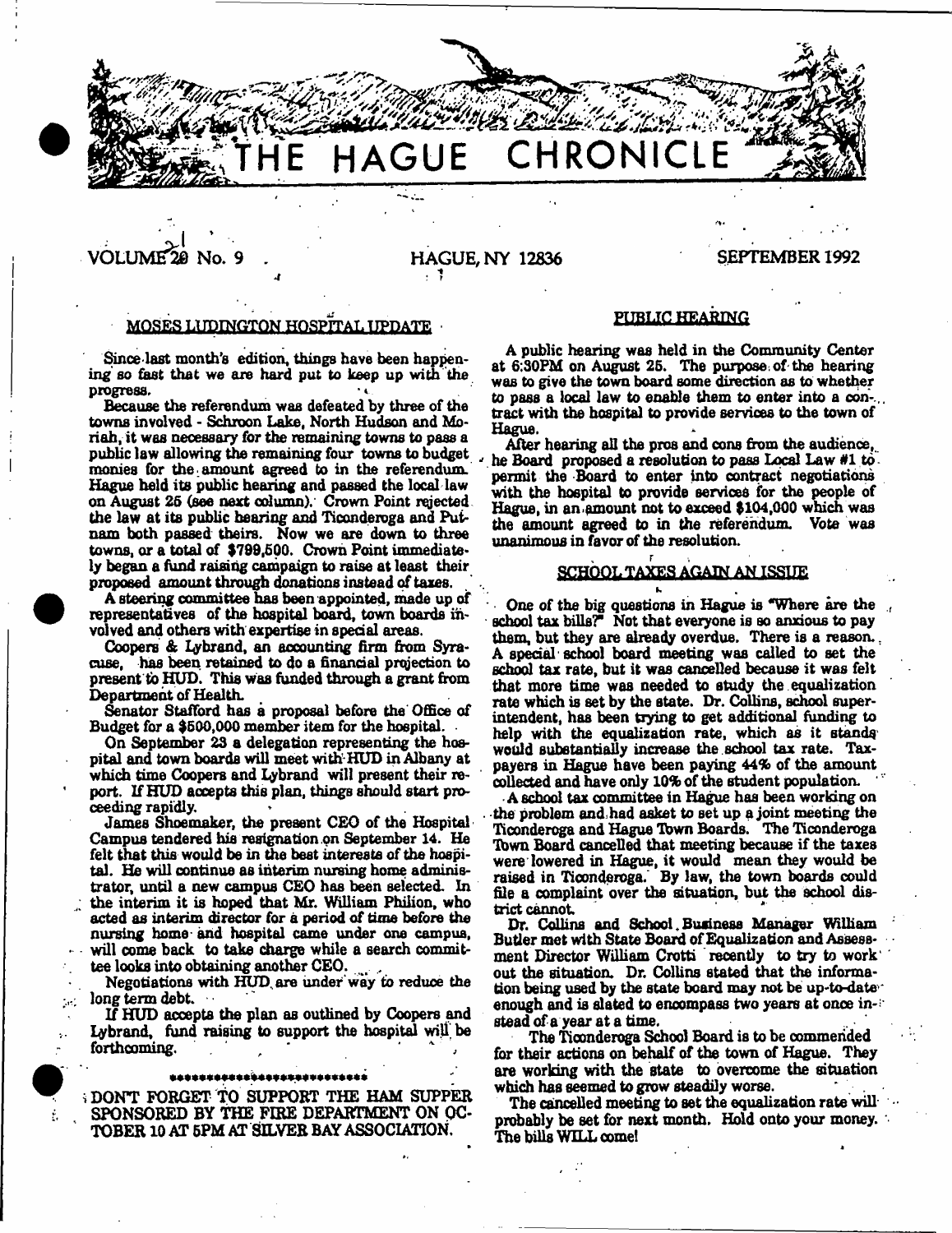#### FIRE DEPARTMENT RUMMAGE SA

- 2-

A special thanks to those who have led and those who have helped Ida May for many years, and this year Pat Swinton and Janice Smith, for their lead. There are many others, often unseen, all of whom have put in countless tedious hours.

Rummage sales help many in various ways. This year's good leftovers went to Florida to aid those ravaged by Hurricane Andrew.

Again, sincere thanks to all.

.. Lu Megow, President, HVFD

#### HUNTERS CERTIFICATION COURSE

In New York State all first-time hunters must complete a certification course before they can acquire a hunting license. Since 1949 over two million students have been trained by certified, volunteer instructors.

A course will be conducted in two sessions on October 3, 9AM - 4PM and Oct. 4, 12AM - 5FM- at the Chestertown Conservation Club, Knapp Hill Road, Participants must pre-register by contacting the Cornell Cooperative Extension 4-H Program at 623-3291 or 668-4881.

# TIMETO SHAPE UP!

 $\sim$ 

The aerobic classes under the direction of Marie Collins are into their fall schedule as of September 9. Not too late to join up, though. Classes' will be held Mondays, Wednesdays and Fridays from 11-12AM and from 12-2FM at the Community Center. The first class is for those more robust souls and the second one is for those of us who need to stretch (and have fun!). You can sign up for two or three sessions per week. It's hot too late to join class already in progress.

#### HAGUE HISTORICAL SOCIETY MEETS

The Hague Historical Society enters its 1992 fall season with a flourish. On Saturday, September' 26 members will gather at the Hague Community Center to leave oh the annual fall trip at 9AM. We will carpool and pick up the Ticonderoga contingent at 9:20AM in the Grand Union parking lot. From there the caravan will-tour-to the Skenesborough Museum in Whitehall for its exhibit of canal history 'and birthplace of the United States Navy. It has been completely revamped and enlarged in the last two years.

Next stop will be in Granville at the Pember Museum which is noted for its natural history exhibits and its " renowned bird collection. A lunch stop will be made in Whitehall or Granville.

The final destination is the Chapman Museum in Glens Falls and its Victorian furnished home and new museum wing which is the home of the largest Seneca. Bay Stoddard collection of his excellent local and Adirondack photos of the turn of the century.  $\sim$   $\sim$ 

A charge of \$5.00 per member will be made to coverentrance fees and other costs.

Our Thursday October 15 meeting will be held at The Hague Community Center; social hour 7:30PM and

lished book "Silver Bay Association, a Pictorial History meeting at 8:00FM with a presentation on post cards and their history by two editors of the recently pub-1900-1935." A copy of this limited edition will be presented to Chfton West, town historian, as this program begins.

The two editors, Mary Sharp and Jules Halm, will continue with the history of post cards and such topics as the dating and historical significance of post cards, post card publishers and photographers. Post cards of Hague and the turn of the century will be used to illustrate their program.

All are invited to both events. Those going on the September 26 trip are asked to sign up at the Community Center by September 18 for the necessary luncheon facility count. Tel. 543-6161.

#### HAGUE SENIOR CITIZENS CLUB

A bus trip to the Adirondack Museum in Blue Mt. Lake is planned for Monday, September 21st. This trip is open to all Hague Seniors (50+) whether y^ar-round or seasonal. Please be at the Community Center in Hague at 8:15AM for ah 8:30 departure. Price of admission is \$7.00 and must be paid BEFORE the bus leaves. Please have the exact change ready. Register, for this trip by phoning 543-6161 BEFORE September 17......

Bus leaves at 8:30AM SHARP. There is a cafeteria on the museum grounds, or you may bring a picnic lunch. Please let secretary at Community Center know which you plan to do, since we have to make arrangements with the cafeteria... ewa

# HAGUE VOLUNTEER FIRE DEPARTMENT

The Hague Volunteer Fire Department will hold its annual ham dinner at the Silver Bay Association on October 10th at 5:30PM. Be an "Early Bird" for this popular event.

Joyce Monroe, Food Chairman, wishes to thank all. the volunteers who turned out early for the Baas Fishermen's breakfasts. Financial details of the event are still not available, but will be reported on in the next issue of THE HAGUE CHRONICLE,

Janice Smith and Pat Swinton thank all of the rummage sale workers. Approximately \$700 was earned for the Department, thanks to the hard work of several willing hands... ewa

#### FORT CARILLON BUSINESS & PROFESSIONAL *m m a*

The first meeting of the 1992-93 season for the Fort Carillon Chapter of BPW will be Monday, September 21, .1992 at the Olde School House Restaurant, Ticondero-, ga. The featured speaker will be Ellie Collins, Oncology Clinical Nurse Specialist from the Fitzpatrick Cancer Center of the Champlain Valley Physicians Hospital in Plattsburgh. Ms. Collins will be presenting slides and speaking about breast cancer and other health care is, sues for women.

BPW meets monthly on the third Monday of the. month for an evening of conversation, questions and  $\cdot$ networking. The meeting is open to all business men<br>and women. (Cont. on page 6 BPW) 9/92 and women. (Cont. on page 6 BPW)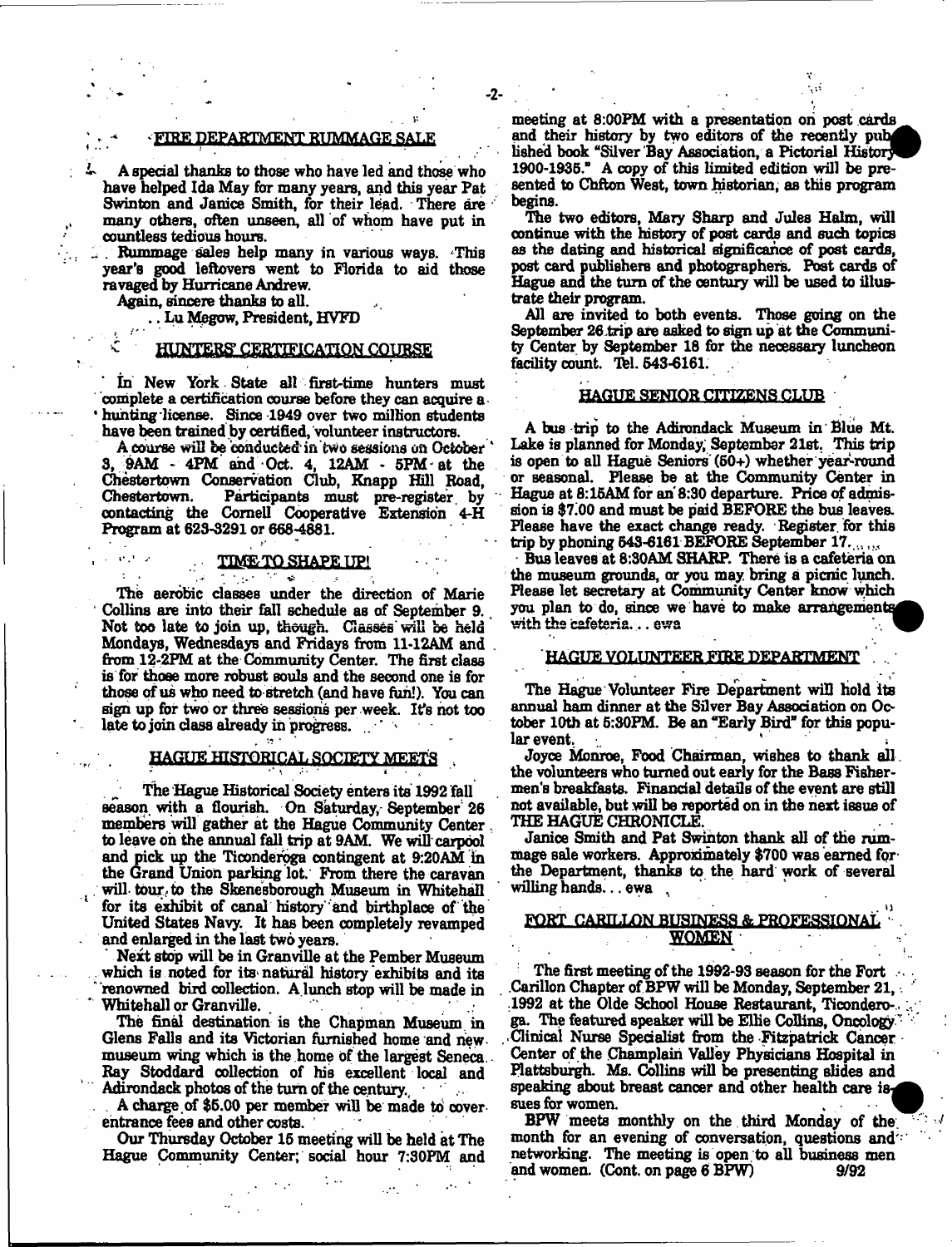# ZONING BOARD OF APPEALS

The ZBA opened its August 27 meeting with a public hearing at 7PM for Jim Young (65-3-9.1). He was requesting a lot line change. No one spoke for or against the project.  $\mathcal{A}_2\subset\mathcal{B}$ 

When the regular meeting was called to order at 7:30PM Mr. Young's case was reviewed and with a small modification on the proposal the request was granted. Planning Board will review in September.

Spencer  $(11-1-100)$  - a side lot setback for a residential addition to accommodate a new bathroom. A public hearing has been set for 7PM on September 24.

. Howard (20-1-13.1) front and back setback for a concession stand. This will be placed on Nelson Waters' property next to cemetery. It will be seasonal. Will be presented to the Planning Board in September.

These are both area variances... gl

 $\frac{1}{2\pi}\frac{2}{3}\int_{0}^{1}\frac{d\theta}{\sqrt{2}}\frac{d\theta}{\sqrt{2}}\frac{d\theta}{\sqrt{2}}\frac{d\theta}{\sqrt{2}}\frac{d\theta}{\sqrt{2}}\frac{d\theta}{\sqrt{2}}\frac{d\theta}{\sqrt{2}}\frac{d\theta}{\sqrt{2}}\frac{d\theta}{\sqrt{2}}\frac{d\theta}{\sqrt{2}}\frac{d\theta}{\sqrt{2}}\frac{d\theta}{\sqrt{2}}\frac{d\theta}{\sqrt{2}}\frac{d\theta}{\sqrt{2}}\frac{d\theta}{\sqrt{2}}\frac{d\theta}{\sqrt{2}}\frac{d\theta}{$ 

## PLANNING BOARD"

. The Planning Board met on September 3 at 7:30FM and the first item on the agenda was a minor subdivision lot line adjustment. The board was informed a variance had been granted by the ZBA at its August 24 meeting. A public hearing has been set for Oct. 1 at  $TPM.$ 

A Type II site plan review for a mobile home park for Nelson Waters (20:1-13.1) was discussed and the need for additional information was expressed.

Steitz (20-1-7) for a 2-lot minor subdivision. Again additional information-was requested.!

Kneuppel (S4-3-7;8;9) minor subdivision to create 2 lots from three, was tabled.

Jim Ward, Jr. (19--1-4) requested a Type  $\Pi$  site plan review. Flans marine storage. Assurances by Mr. Ward were given that the buildings will not be seen from Rt. 8 and used only for boat storage.

Howard  $(20.1-13.1)$  Request for Type II site plan review. This is a concession stand request and will be seasonal.

Spencer (11-1-10) Residential addition. ZBA approved August 24. A motion was made and approved by the board for this addition. ZBA will receive this infor- $\mathbf{m}$ ation... . .  $\mathbf{g}$   $\mathbf{l}$  /  $\mathbf{l}$  /  $\mathbf{l}$  /  $\mathbf{l}$  /  $\mathbf{l}$  /  $\mathbf{l}$  /  $\mathbf{l}$ 

#### **TOWN BOARD**

An excellent presentation was made fo the audience about the landfill redamation program, at the regular Tbwn-Board meeting on September 8, 1992. Hague is one of several towns to be designated for this program and to receive a grant to help in the project.

Communications and Petitions - In the name of the Chamber of Comerce, Sal Santaniello presented a \$50  $\cdots$  donation to the town as thanks for their help in making  $\cdot$ our second BASS Tbumament of the season a success.

A petition was received from the Lake Shore Terrace .residents requesting, an investigation into a problem at Ward's Marina. It concerns .lateness of restaurant's closing, noise late at night, parking, etc. Zoning was mentioned.

The Home Bureau suggests a community bulletin board and arrow directing traffic to the Community

Center be placed at the intersection of Rt 8 and Rt.9N. Tabled because of construction.

Nelson Waters asked that his letter to the supervisor concerning a possible conflict of interest on the part of a member of the Planning Board, be read. In a reply, Ron Pote, chairman of the Planning Board expressed his opinion as to why this particular member was a person of knowledge and a helpful member with great expertise.

Reports of Special Committees:

Sewer Planning: meeting on September 22.

Community Center: Honeywell review - a few changes<br>made. made. .

Finance! Working on \*93 budget

Cable TV: If all works out a possible one-mile extension on Rt. 8 and 1 1/2 miles on West Hague Rd.

Youth: Sept. 15, 2nd organizational meeting. Multi-use basketball/tennis court being built on Center property

Storm Water Management:: Proposal to Clough Harbour. JGPC engineering.

Regular Committee Renortar

Senior Citizens: trip on September 21st to Adirondack Museum

School Tax Investigating Committee: Rudy Meola said Ti Tbwn Board refuses to meet with the Hague Board and the issue is stalled. He wondered if our board would be interested in the option of litigation. Also suggested was lobbying the legislature. Hague's Board will meet with the committee sometime in the near future.

Unfinished Business:

A thank you note from Dick Guyer for the use of tables and chairs from the Community Center included a \$150 donation. Thank you, Mr. Guyer.

Board will review the new Honeywell contract.

Mr. Caza, assessor, will receive \$125 to attend a Fall Assessors' Conference. Three towns are sharing the costs... gj

# NEW PLASTICS RECYCLING GUIDELINES John Breitenbach, Recycling Coordinator

Changing requirements in the marketplace where Hague's recyclable pasties are sold has forced Warren County Department of Solid Waste to re-write its recycling guidelines. These guidelines will need to be followed at the Hague Transfer Station as well.

In addition to #1 PETE and #2 HDFE, we can now accept vinyl bottles. These can be identified by their blue tinted or dear appearance and the #3 V recyding number stamped on the bottom.

The collection of #1 PETE, #2 HDPE and #3 V must now be restricted to bottles and jugs with a neck that is narrower than the containers base. For example plastic milk and water jugs, detergent bottles, vegetable oil bottles and soda bottles are all in acceptable forms. Yogurt containers, margarine tubs or cottage cheese containers are not in acceptable forms.

,NO CONTAINERS WITH AUTOMOTIVE FLUIDS (OILS, ADDITIVES, CLEANERS, ETC.) ARE ACCEPT-ABLE REGARDLESS OF THE TYPE OF CONTAINER

This change is due to the different manner in which these containers are molded. A market no longer exists for-the second type of wide mouthed containers and therefore we can no longer accept them. (Cont. on  $p$  4)



÷.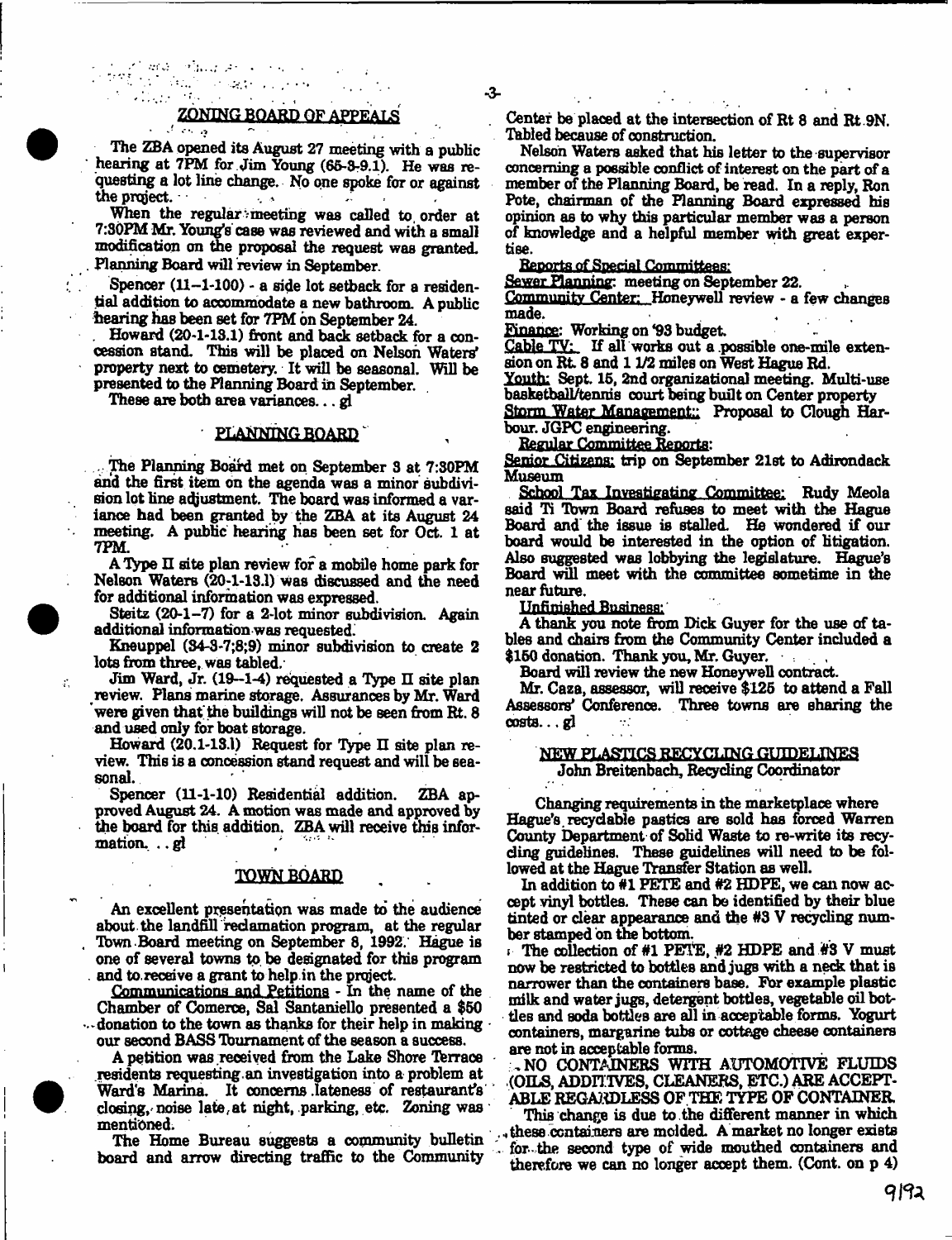# RECYCLING (Cont. from page 3)

These items should be disposed of with your regular kitchen and' household waste in. proper bags and. deposited in the garbage compactor.

Should a market reopen for. these items we will once again include them on our list.

Thank you for your cooperation and participation in . Hague's recycling efforts. '

# NEW ASSESSOR

A short meeting was held on Tuesday, September 1 at 6:30FM to introduce our new assessor, Bruce Qaza. Mr. Caza spoke about his job in Hague and how he will approach it. His office hours will be Tuesdays and Thursdays, 4 - 8PM and alternate Saturdays, starting after Columbus Day, by appointment only... $g_1$ ...

 $\text{FOOD PANTRY}$   $\sim$   $\sim$   $\sim$   $\sim$   $\sim$ 

If you are leaving' Hague for the winter and . have some leftover groceries you don't want to keep over the winter - think about donating them to the food pantry in Hague's Community Center...

'Any items, canned, packaged, or frozen can be left with the secretaries or contact me, Georgina Lindquist,  $\frac{1}{2}$  et 548-6095 at 543-6095. \*•

This food pantry is used for emergency relief for those in need.

Thank you.  $\ldots$  gl that  $\frac{1}{2}$  that  $\frac{1}{2}$  the  $\frac{1}{2}$  that  $\frac{1}{2}$ 

 $\sim$ 

 $\sim 10$ 

any

# LANDFILL RECLAMATION John Breitenbach, Jr. \

On September 2, 1992 Governor Mario M. Cuomo announced that ten municipalities across the state will investigate the possibility of reclaiming their landfills under a research program sponsored by the State Energy Research and Development Authority (NYSERDA).

The towns selected by the Energy Authority include Hague, Horicon and Chester from Warren County as . well as towns from five other counties statewide.

"We are pleased the State can help these"communities take advantage of the energy, environmental and economic benefits offered by landfill reclamation," Governor Cuomo said.

Landfill reclamation is the process of excavating a landfill using conventional surface mining and soil separation techniques to reclaim resources including land and soil, recyclables arid potential energy products.'

Landfill closure, which can cost up to \$150,000 an acre, involves capping the landfill with clay or synthetic materials, planting vegetation to prevent erosion and retain moisture in the soil, installing landfill gas control measures and groundwater monitoring wells, and moni? toring and maintaining the closed area for more than 30  $years.$  v  $years.$ 

If Hague's feasibility study indicates that a demonstration project at the landfill could result in a refinement or improvement of landfill reclamation techniques, the Energy Authority may. awanl a contract for the actual reclamation of a portion of the landfill.

In addition, if a study indicates that a landfill is suitable for reclamation, it also may be eligible to receive

funding for the reclamation work under the State Department of Environmental Conservation's Landfill Closure State Assistance Program as an alternative to conventional closure.

Hague's proposal to investigate the reclamation of an entire landfill was accepted due to its unique approach and data collected from a preliminary feasibility study conducted at the site in early 1992. The project will be funded with \$63,000.00 from the Energy Authority and through Tbwn efforts and equipment.

The Tbwn has worked closely with a team of landfill experts and specialists involved with landfill reclamation. Gene Salerni and E. J. Knopf of SchiUinger, Salerni and Boyd, who are at the forefront of landfill reclamation procedures and techniques and Chris LaFlant and Steve LeFevre of Clough, Harbour, and Associates, the Town's landfill engineers, have greatly helped in Hague's investigation into landfill reclamation as an alternative to conventional closure.

Work on the project will take place some time in late October or early November 1992.

# THE WRITER'S VOICE-

The Writer's Voice of the Silver Bay Association, a YMCA conference center seeks to create a permanent literary arts center in the Adirondack region of New York State to encourage and facilitate literary programming for the general public, school children, seniors, and special interest groups. For'more information contact The Silver Bay Association, 543-8833.

On September 17 David Unger, poet and translator, co-founder and Administrative Director of the Latin American Writer's Institute, Inc. in NYC, will discuss the role of translation in literature.

On September 24 Douglas Glover, novelist and short story author, whose books have been described as funny, engaging, and nervy will be the presenter.

On October 10 Sandra Maria Esteves, a Puerto Rican/ Dominican Latina who was born and raised in the Bronx, is a poet and author of three volumes of poetry.

Tickets for the presentations are \$3 for adults, \$2 for college students with current I.D. Students in grades 1-12 are admitted free of charge.

WRITE ON! is a student writing program which provides student writers with exercises in small group settings. Workshops continue through Sat. afternoon. Saturday evening students will be given the opportunity to read their own work in an informal reading. Program fee: \$20.00

ADULT WORKSHOPS - October 2-4 Children's Literature. Try your hand at writing a book for young readers. Tuition: \$135/Commuter: \$94.

Information on any of the above programs is available by calling The Silver Bay Association, 543-8833.

# \*\*\*\*\*\*\*\*\*\*\*\*\*\*\*\*\*\*\*\*

The summer came and went (I think). It was definitely not one for fun and games in' the water. The center of Hague was a complete mess the whole summer. We hope to have an article on this project in next month's issue. The people along Rt. 9N and Rt 8 will certainly be happy when it is over!



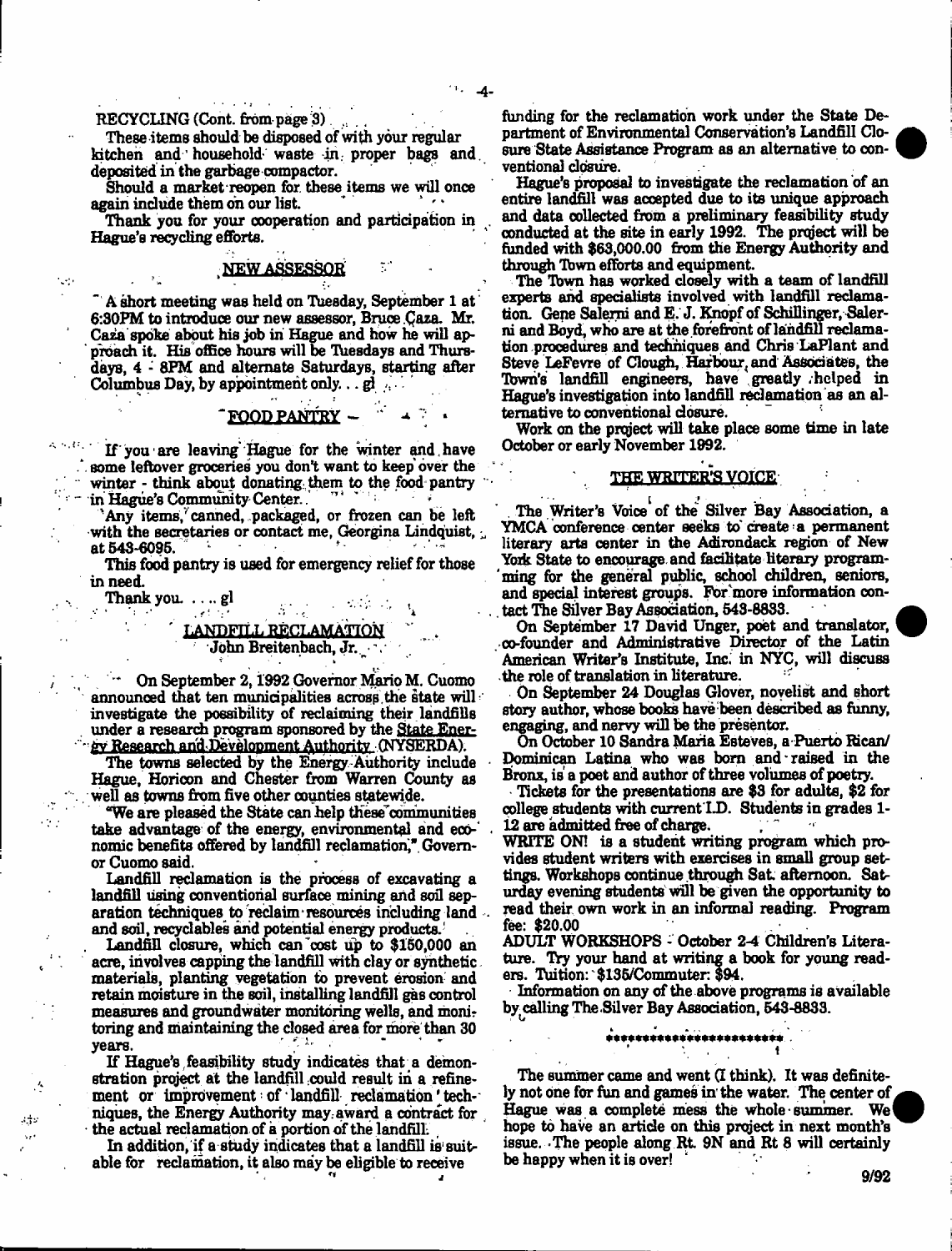#### HAGUE YOUTH COMMITTEE

The Hague Youth Committee invites parents and children to be at an organizational workshop for the fall and winter programs to be held on Tuesday, September • 16 at 7PM at the Community Center. Please try to attend, as this program depends on parental participation!

The committee welcomes two new members, Debbie Girard and Debbie Breitenbach; we look forward to their ideas.

Some money was raised for the youth fund during the month of August through bottle and can collection at the landfill and Community Center. Thank you to the contributors and the collectors.

At the time of this writing, work on a multi-use court area is under way at the Community Center. Basketball and'tennis areas are in the plans. .. Karen Costello

#### CUB SCOUT PACK 21 NEWS Karen Costello

It's fall, and the Cubs will fall back into scouting<br>activities soon. Three Webelos and their fearle Three Webelos and their fearless lsaders, the Gautreaus, stuck together for some fun summer activities. After some roadside clean-up duties and writing to a terminally ill child to help with a world record, Thor Gautreau, Nate Lawrence, and Tavish Costello took advantage of their good fortune of growing up in the Adirondacks: They flew high off a' rope swing and swam in our beautiful Lake George.

A trip to Swede's Pond turned into a "sticky situation" and it took some Cub and leader strength to get out But it was fun!

A pack meeting will be planned for early fall to help organize dens and pack activities. Anyone interested in helping with the Scouts and/or being a leader, please call Karen Costello at 643-6590. Boys who are 7 years old or in first grade are eligible to join this year.

Thank you for your very generous contributions at the landfill this summer (bottles and cans, that is). And thenks to those families who did their share of thanks to those families who did their collecting.

#### . NATURE NEWS Laura Meade

An important publication for "birders'" in New York State is The Kingbird magazine which is printed! quarterly by the. Federation of New York State Bird. Clubs. Observers from ten regions of. the state send bird reports to regional editors who analyze and edit; facts and who write a comprehensive review of sightings. These articles are printed in The Kingbird.

The Town of Hague is in Begion 8 which comprises Warren, Washington, Saratoga, Fulton, Schenectady, Montgomery, Schoharie, Montgomery, Albany, Greene, Renssalaer and Columbia Counties, so that it is a large area with many experts providing bird reports. The articles prepared by Alan Mapes, Region - 8 editor, include rarities seen during a season, comments about the weather and detailed information regarding specific species seen, dates and places of observations and

names of those contributing to the report. Data is organized according to the listing established by the American Ornithological Union (A.O.U.) and filed with the editor within 15 days after the close of each seasonal period.

Information gathered by myself or provided to me by observers in Hague is sent regularly to the Region 8 editor.

The Federation of New York State Bird Clubs hosts a yearly conference when research papers are presented and a variety of ornithological programs are given. This year Roger Tbry Peterson, world-famous bird expert and a native of Jamestown, NY will be the featured speaker at the 45th annual meeting to be held September 25-27 at the campus of SUNY, Oneonta. Anyone interested in more information about the Federation may contact me at 543-6060.

During the summer of \*92 birds most commonly reported in Hague were ring-billed gulls, ruby-throated hummingbirds (at feeders), crows, ovenbirds (mostly heard, seldom seen) and robins. Unusual species were osprey, bald eagle, mute swan, eastern screech owl, whip-poor-will, great crested flycatcher and solitary vireo.

#### SAILS AND STEAM IN THE MOUNTAINS

Spanning nearly 400 years, Sails and Steam in the Mountains by Russell Bellico is the first new comprehensive history of Lake George and Lake Champlain published in thirty years.

Dr. Bellico is a summer resident of Hague and a professor of economic history at Westfield State College in MA. He has spent over twenty years photographing shipwrecks of both lakes.

The lakes, intertwined by history and geography, rank as two of the most significant water routes in the settlement of North America. The book provides a fresh and thorough treatment of the naval and land engagements of the French and Indian War, the American Revolution, and the War of 1812 as well as providing a broad chronicle of the canal and steamboat eras.

Original diaries and journals of the soldiers who participated in the military campaigns at the lake have added a first-hand dimension to the narrative.

The book deals comprehensively with the French and Indian War, including the 1755 "Battle of Lake George", and archeological discoveries of war vessels are covered extensively, inlcuding the recent discovery of the 1758

*-a* ■•sails and stl a m 7': ,  $\cdot$ in the Mountains... ...



radeau Land Ibrtoise. The canal boat and steamboat eras on Lake Champlain and the steamboat and tour . boat days on Lake George are also discussed.

ţ.  $\sim 10$  $\sim$   $\sim$   $\frac{1}{2}$ 

Sails and Steam in the Mountains: A Maritime History of Lake George and Lake Chamnlain is available in quality paperback and hardcover. This book is on sale at Radio Shack-Bookraark in Ticonderoga

 $-9 - 42$ 

- 5-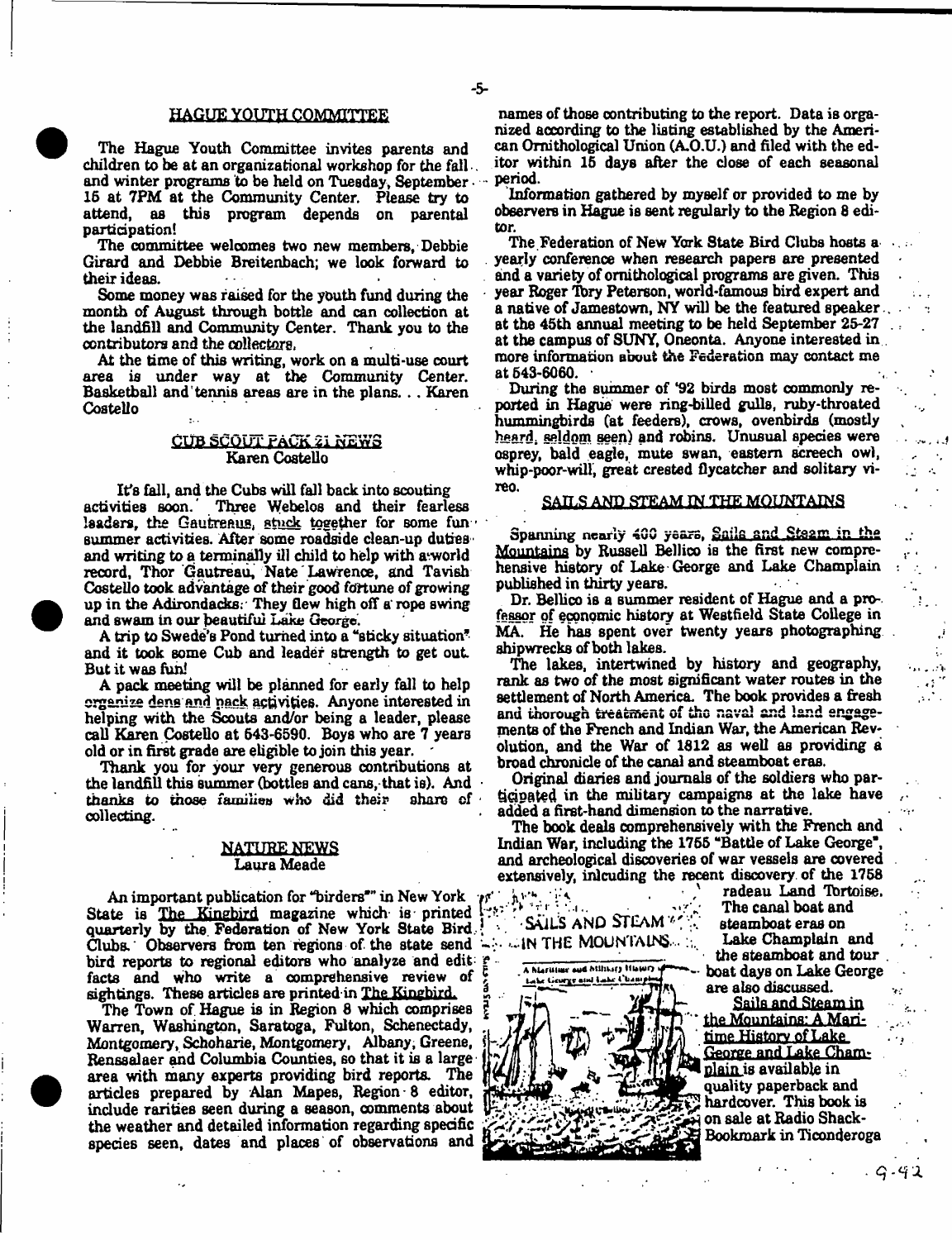### THROUGH THE EYES OF WISDOM Tieah Gautreau

I held his slightly trembling hand in mine and looked into the softest, kindest blue eyes I have ever seen. They were tired and cloudy with age, but I found within them a strength, compassion, and warmth that took me totally, yet pleasantly by surprise. At 96 years of age Willard was the most enchanting and friendly individual I had ever met. His eagerness to help and his encouraging words of advice reached out and gently touched me, leaving me to reflect upon myself and the importance of my future.

My decision to visit the nursing home as part of an independent project for school was a result of my interest in human behavior and the belief that many elderly people possess an infinite amount of knowledge and understanding. I have been fortunate in my lifetime to have known such people, both relatives and friends who  $\oplus$ have given me a perceptiveness of my own and the de- $\sim$ sire to live life honestly, never losing sight of the endless opportunities and possibilities that life holds. When I mentioned to Willard my plans to attend college after high school, a sense of urgency filled his voice, "Go to college, go to college!'' he agreed. A graduate of Ticonderoga High School himself, he expressed his concern for a good education and his disappointment with young people who enter the world with no direction or ambition in their lives. I began to realize that even with 78 years between us, Willard and I shared a lot of common values. He advised me to let no road pass by untraveled and to learn from the diversity of my surroundings. Willard is known as "Old Grampa" to those who have befriended him and who have taken the time to listen, discovering that they can learn not only about him, but about themselves and the world in which they live as well.

I alsp had the pleasure to meet and talk to another resident of the home, an 88 year old lady who at first appeared to be totally oppposite from Willard. Anna was sprite and outspoken with a touch of sarcastic humor that made me smile in spite of her bitter remarks. When I asked Anna if she liked living there she replied with a laugh, "We didn't come here to live. You're not living here, you're existing." Having endured a heart attack and five operations, Anna believes that she is not missing anything and that "when you live long, it's not a bowl of cherries.'' For Anna it hasn't been, but she understands that "some people do have a good borrowed time\* and enjoy their lives more that she let herself. Yet for all of the bitterness in her words, Anna does possess a warm heart and, as she called me back to her side to talk with me some, more, a tiny sparkle of mischief and laughter was in her eyes. I knew that she herself was a treasure of lifelong experiences and knowledge, if only she let herself be.

Willard and Anna have learned how to cope with their roles in society, each in their own way, and although there lies a large separation in our ages, I have seen through their eyes and through their, words a little bit of everyone and a little bit of myself. When I asked Willard if he was happy with life he Said, "I have a hundred friends and that's better than a million." Yes, Willard, you are. lucky, but I am even luckier to have met and

 $\rightarrow 45\%$ 

found such a friend as you.

-6-

Ed: Miss Gautreau is the daughter of Mr. & Mrs. Timothy Gautrea, Hague. She is in her freshman year at Utica College of Syracuse Univ. and plans to major in journalism and psychology.

#### BPW (Cent, from page 2)

Conversation begins at 6PM and dinner at 6:30. New guests are always welcome. Anyone interested in attending should contact Angela Sammis, BPW president at 685-3509.

#### CHAMBER NEWS

On the weekend of Aug. 28 the Chamber and Tbwn of Hague hosted the NJ Bass Federation's Team Qualifier. Tbumament. This was the first time the Chamber has ever undertaken a project of this sort during the summer season, which proved to be more of a challenge than had been expected. However, after hurdling several minor problems, the weekend went on rather smoothly. The fishermen seemed very happy with the picturesque setting and friendly people they met, and rather amazed and a bit intimidated by the lake clarity and the challenge it posed to catching fish. Many had never been here before, and expressed more than a passing interest in returning to the area another time, either on their own or for another tournament. The Chamber extends thanks to the Martucci's for their part in organizing the  $\ldots$ Tbumament, to the Tbwn Board for its support and assistance, especially for the extra hours put in by the park attendants and their fine job of traffic control during the launch and return, and the Chamber members who helped serve at the spaghetti dinner. If this project is ever undertaken again, everyone now has a better idea of how to handle all the details of a summer tournament.

On Sept. 24 the Hague Chamber will host the Warren County Council of Chambers' dinner at Northern Lake George Resort. All Hague members will be called regarding attendance and menu.

The Chamber would also like to thank Supervisor Dan Belden for his part in gaining 200 extra dollars from the W.C. Decentralization Program to help pay for  $\Box$ this year's summer entertainment. This is a great help..

We would like to remind everyone again not to forget to send in your nominations for this year's Senior Citizen of the Year Award. For more information, please contact Tbm James, 543-6924. Also, the Memory Tree Program will be started again in November. More details will be available next month.

At our Sept. meeting the problem of getting information circulated in Tbwn was discussed; and the possibility of the Chamber's publishing a weekly newsletter in the summer was proposed. Alsthough we are all very grateful for the excellent job Dottie Henry and her staff... do in puting out the monthly Chronicle we feel that a short flyer, something on the plan of the "Silver Bay Breeze," or even shorter, would be a great boon to both the local people and the tourists. Things such as landfill hours, helpful telephone numbers, notices of organizations' events, etc. could be included. More on this later. ...

Have a nice, Blower-paced September.. .ks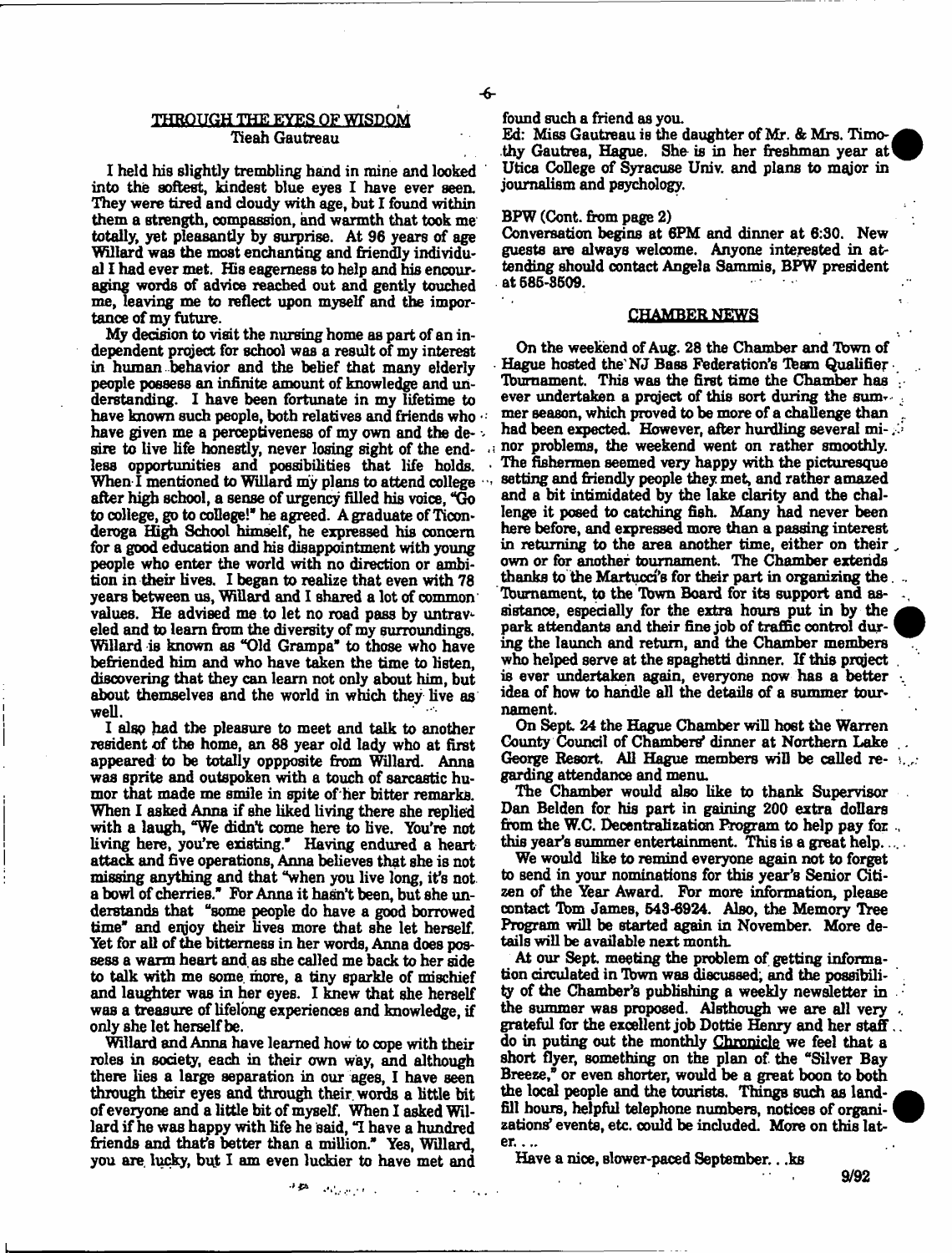#### SOUNDINGS

DIED - Herman F.' Fish, 51, Summit Driye, Hague, on August 26,1992 at Moses Ludington Hospital. Surviving are his wife, Linda (Jordon), two sons and two daughters, 11 grandchildren and his mother Mildred Fish, Glens Falls. Also surviving are two brothers and three sisters.

DIED - Grace Marie (Mrs. Robert J.) Neville, Hackensack, NJ and a summer resident of Cape Cod Village, Hague, on September 8 in Hackensack. Surviving are two sons and two daughters.

#### KATHERINE PATERSON. AWARDED MEDAL

Katherine Womeldorf Paterson, a resident of Arcady Bay Estates and a 1962 graduate of Union's Master of Religious Education program and author of many wellknown children's books, was awarded the Union Medal at Commencement on May 22.

Ms Paterson has published eighteen books, including ten novels for children and has twice won the National Book Award. She has also been awarded the Newberry Medal, the Christopher Medal, the Regina Medal and the New England Book Award.

#### WEATHER NOTES Mary Lou Doulin

The summer of '92 has been a very cool summer, indeed one of the coolest on record. In fact, Lake George never really warmed up. August only had two days when the thermometer reached  $90^\circ$  and most of the days were between 65° and 79°. West Hague even had a light finost in July!

The lingering effects of Hurricane Andrew brought extreme haze, heat and humidity on August 27 and 28. It seemed to pass our area on the night of the 28th and by Saturday things were cooler, along with a breeze which continued for three days. September 3 brought us the heaviest rain of the summer, as it lasted throughout the day. One week later we had more heat and humidity which broke after the second thunder shower of the season. The first week back to school is usually hot and this year it was  $9^{\circ}$  warmer than normal. The clear days brought us blue skies, goldenrod, waves of purple asters and the first thoughts of apple pie. The sounds of crickets and katydids abound.

The full harvest moon was on Friday, the 11th and it was beautiful. If you looked at it between 7:30 and 9:00PM you would have seen the images of birds migrating.

# HAGUE EMERGENCY SQUAD

The Hague Emergency Squad has had a very busy summer. In August alone they made 21 calls for 1,278 miles and 176 patient hours!

The squad members are continually furthering their education. Recently five members completed an 8-hour course in Bolton Landing on the use of defibrillators.They are now known as EMTDs. They indude Jenni Owens, Doug Sperling, Lonnie Fennimore, Chris

 $-7-$ 

We have ten medically trained people for ambulance duty. Percentage wise, this is probably the best trained squad in the area. We ALL owe them a heartfelt We ALL owe them a heartfelt THANK YOU for their devotion to the squad and their caring to the patients who use the ambulance.

### THE SHOESTRING JOURNAL

That is the name of the latest publication to be mailed from Ticonderoga. The first copy of the "Journal\* was issued in June 1992 as a trial and beginning in September The Shoestring Journal is an established newsletter. Pamela Smith, editor and publisher, seems to have a good thing going. A monthly 8-page newsletter, it shows people how to save money, where to shop for best buys, recipes, ideas from readers and other related matters. In the September issue, for instance, a page is devoted to comparison shopping between Brandon Discount Foods in Brandon, VT and other stores. There is also the "I WANNA" CLASSIFIEDS. This is a free service for subscribers only. A subscription to this interesting journal is \$12 per year. Send check with name and address to The Shoestring Journal. P.O. Box 165. Ticonderoga. NY. 12883.

The Smiths also run a print shop in their home under the name of AD PRINT. They will be happy to do your printing for you. Call 585-7710 for further information.

#### THE HALES GALLERY

The Hales Gallery, 22 Warren St., Glens Falls, NY is a small art gallery worth visiting. From September 8 through October 2, the recent works of Robert Moylan will be featured. Working in a gouache medium, Moylan will exhibit nearly 30 of his most recent paintings, which concentrates his subjects on upstate farm lands, Adirondack mountain vistas and views of the Erie Canal and Hudson River in Cohoes and Waterford. Gallery hours are Tues-Fri 10AM - 6:30PM, Sat. 10AM - 3PM.

#### COMPULSORY RABIES SHOTS

Due to the potential threat to domestic animals of rabies infection, the Warren County Board of Supervisors requests that the Commissioner of Health of the State of New York certifies that such a condition does exist and requests that all cats and dogs in Warren County. six months of age or over, be vaccinated in order to prevent rabies. Such vaccinations and vaccination clinics shall be conducted under the direction of the Director of the Warren County Health Services Department

#### GLEANING

Gleaning will take place on the 22nd of September from 1^3PM and on October 6 from 2-4PM.

LANDFILL is now closed on Wednesdays. Open from  $12$  -  $5PM$  other six days.